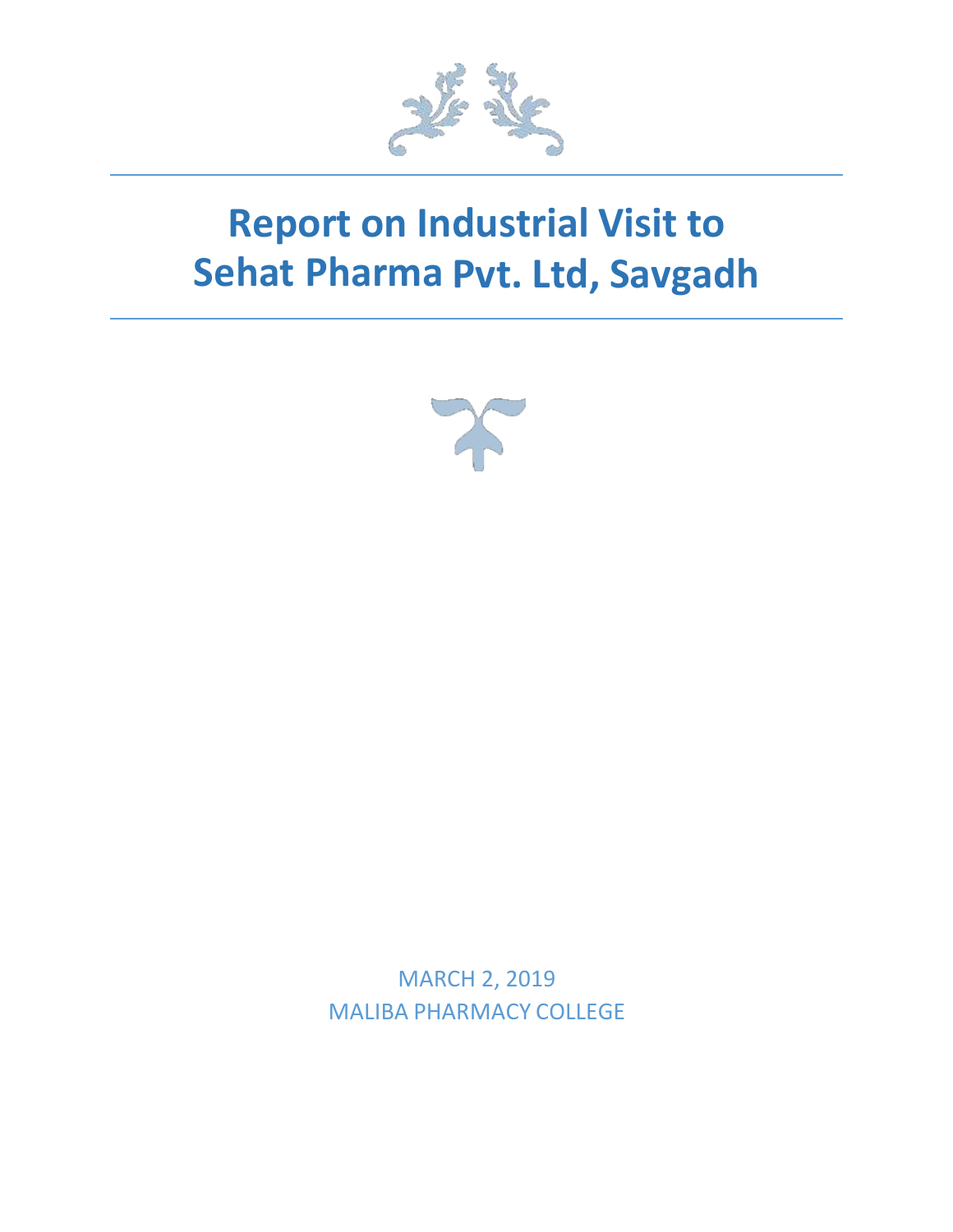| JIIII WAI.                      |                                                  |
|---------------------------------|--------------------------------------------------|
| Date of visit                   | March 2, 2019                                    |
| Place of visit                  | Sehat Pharma Pvt. Ltd,<br>Savgadh                |
| Coordinators from college       | Dr. Furqan Maulvi,                               |
| Approved by                     | Dr. Shailesh A. Shah, Principal                  |
| Participating students          | 68 students of 8 <sup>th</sup> semester B. Pharm |
| Accompanying faculty<br>members | Mr. Amit Chaudhary                               |
| Coordinators from industry      | Ishak Lala                                       |

## **Report on Industrial Visit to ACG Associated Capsules Pvt. Ltd, Shirwal.**

The Educational visit to Sehat Pharma Pvt. Ltd was organized by Maliba Pharmacy College on  $2^{nd}$  March 2019. 44 students of  $4^{th}$  year B.Pharm and 1 faculty member actively participated in the visit, which was successfully coordinated by Dr. Furqan Maulvi. We started our journey at 11:30 PM from Surat and reached Sehat Pharma at 12 noon.

After reaching at the industry, 68 students were divided into the 7 groups containing around 10 students in each group. Sehat Pharma is a small-scale industry for tablet manufacturing and coating. In this industry we learned different methods of manufacturing and coating of tablets. The tablets after the manufacturing are sent to the coating department where the tablet is coated in accord with the specifications. The company also briefed us with the types of coating solutions that are being employed in the coating. We also saw the equipments through which coating is carried out and the actual process for coating of the tablet. Moreover, the industry also brief students with the regulated flow of ingredients in the industry from the storage area.

We left from the plant at 2:30 PM and reached Surat at 10:30 PM. For the Industrial visit we left Surat at 11:30PM on  $1<sup>st</sup>$  March and reached Savgadh at 12 noon on 2<sup>nd</sup> March.

> **Prepared By: B. Pharm students (4th year) Date: 14th March 2019**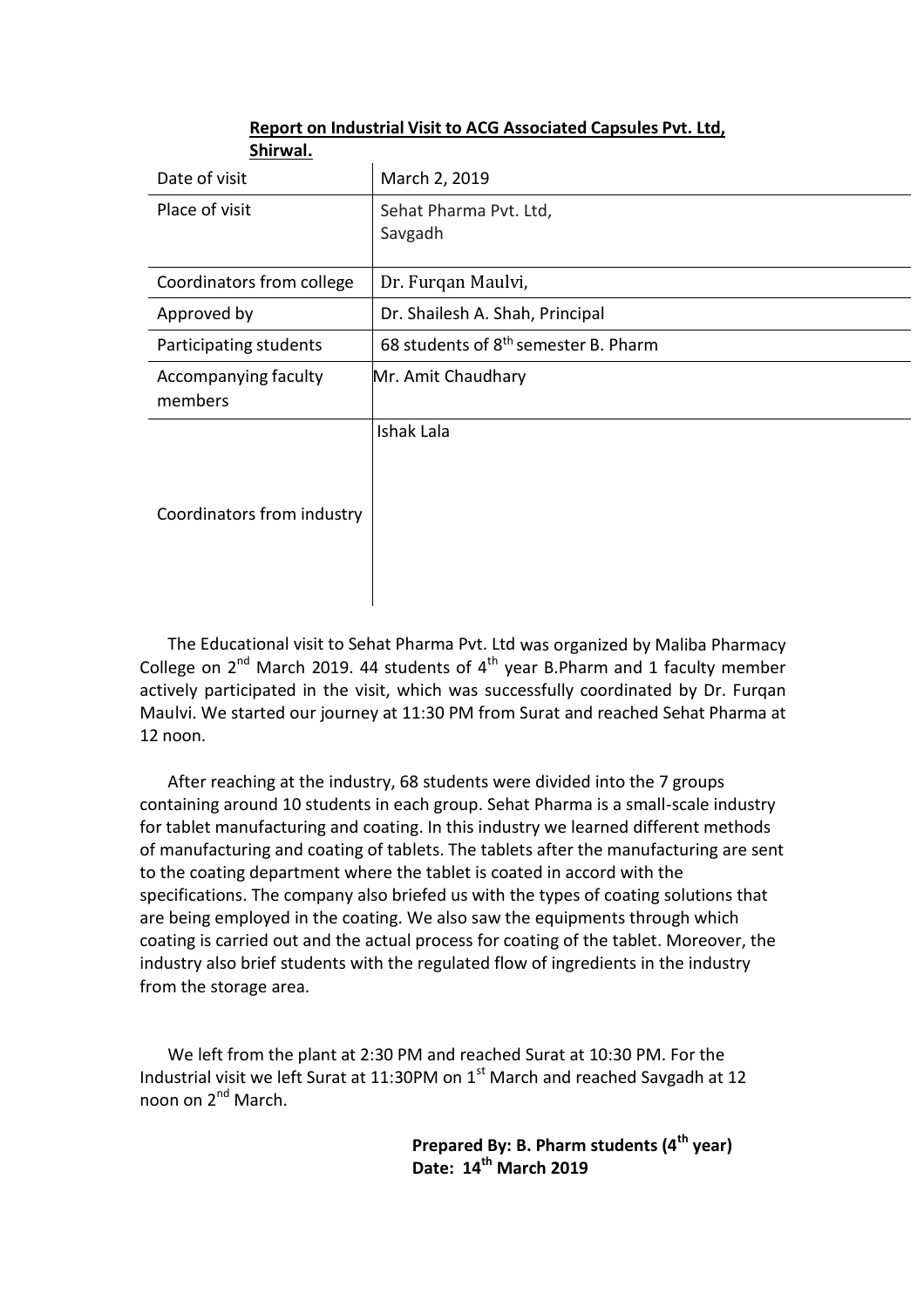